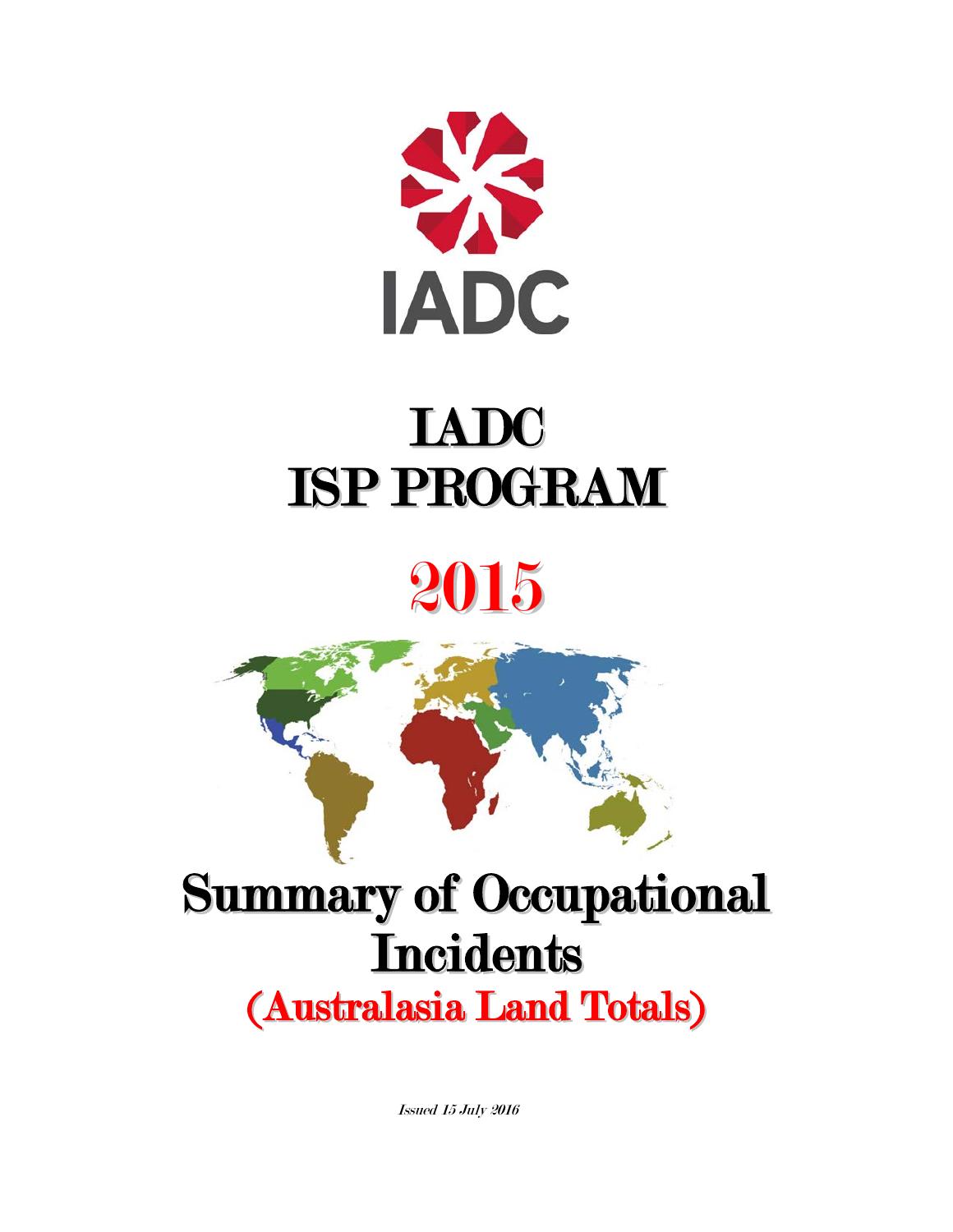

### Table of Contents

**(Table of Contents is Hyperlinked, Just click on Topic & go)**

| Australasia Land Total Lost Time Incidents by Occupation (Chart 3)  4<br>Australasia Land Total Lost Time Incidents by Equipment (Chart 9) 10<br>Australasia Land Total Recordable Incidents by Equipment (Chart 10)11<br>Australasia Land Total Lost Time Incidents by Operation (Chart 11) 12<br>Australasia Land Total Recordable Incidents by Operation (Chart 12) 13<br>Australasia Land Total Lost Time Incidents by Location (Chart 13) 14<br>Australasia Land Total Recordable Incidents by Location (Chart 14)  15<br>Australasia Land Total Lost Time Incidents by Time in Service (Chart 15) 16<br>Australasia Land Total Recordable Incidents by Time in Service (Chart 16) 17<br>Australasia Land Total Lost Time Incidents by Time of Day (Chart 17)  18<br>Australasia Land Total Recordable Incidents by Time of Day (Chart 18) 19 |  |
|----------------------------------------------------------------------------------------------------------------------------------------------------------------------------------------------------------------------------------------------------------------------------------------------------------------------------------------------------------------------------------------------------------------------------------------------------------------------------------------------------------------------------------------------------------------------------------------------------------------------------------------------------------------------------------------------------------------------------------------------------------------------------------------------------------------------------------------------------|--|
|                                                                                                                                                                                                                                                                                                                                                                                                                                                                                                                                                                                                                                                                                                                                                                                                                                                    |  |
|                                                                                                                                                                                                                                                                                                                                                                                                                                                                                                                                                                                                                                                                                                                                                                                                                                                    |  |
|                                                                                                                                                                                                                                                                                                                                                                                                                                                                                                                                                                                                                                                                                                                                                                                                                                                    |  |
|                                                                                                                                                                                                                                                                                                                                                                                                                                                                                                                                                                                                                                                                                                                                                                                                                                                    |  |
|                                                                                                                                                                                                                                                                                                                                                                                                                                                                                                                                                                                                                                                                                                                                                                                                                                                    |  |
|                                                                                                                                                                                                                                                                                                                                                                                                                                                                                                                                                                                                                                                                                                                                                                                                                                                    |  |
|                                                                                                                                                                                                                                                                                                                                                                                                                                                                                                                                                                                                                                                                                                                                                                                                                                                    |  |
|                                                                                                                                                                                                                                                                                                                                                                                                                                                                                                                                                                                                                                                                                                                                                                                                                                                    |  |
|                                                                                                                                                                                                                                                                                                                                                                                                                                                                                                                                                                                                                                                                                                                                                                                                                                                    |  |
|                                                                                                                                                                                                                                                                                                                                                                                                                                                                                                                                                                                                                                                                                                                                                                                                                                                    |  |
|                                                                                                                                                                                                                                                                                                                                                                                                                                                                                                                                                                                                                                                                                                                                                                                                                                                    |  |
|                                                                                                                                                                                                                                                                                                                                                                                                                                                                                                                                                                                                                                                                                                                                                                                                                                                    |  |
|                                                                                                                                                                                                                                                                                                                                                                                                                                                                                                                                                                                                                                                                                                                                                                                                                                                    |  |
|                                                                                                                                                                                                                                                                                                                                                                                                                                                                                                                                                                                                                                                                                                                                                                                                                                                    |  |
|                                                                                                                                                                                                                                                                                                                                                                                                                                                                                                                                                                                                                                                                                                                                                                                                                                                    |  |
|                                                                                                                                                                                                                                                                                                                                                                                                                                                                                                                                                                                                                                                                                                                                                                                                                                                    |  |
|                                                                                                                                                                                                                                                                                                                                                                                                                                                                                                                                                                                                                                                                                                                                                                                                                                                    |  |
|                                                                                                                                                                                                                                                                                                                                                                                                                                                                                                                                                                                                                                                                                                                                                                                                                                                    |  |
|                                                                                                                                                                                                                                                                                                                                                                                                                                                                                                                                                                                                                                                                                                                                                                                                                                                    |  |
|                                                                                                                                                                                                                                                                                                                                                                                                                                                                                                                                                                                                                                                                                                                                                                                                                                                    |  |
|                                                                                                                                                                                                                                                                                                                                                                                                                                                                                                                                                                                                                                                                                                                                                                                                                                                    |  |
|                                                                                                                                                                                                                                                                                                                                                                                                                                                                                                                                                                                                                                                                                                                                                                                                                                                    |  |
|                                                                                                                                                                                                                                                                                                                                                                                                                                                                                                                                                                                                                                                                                                                                                                                                                                                    |  |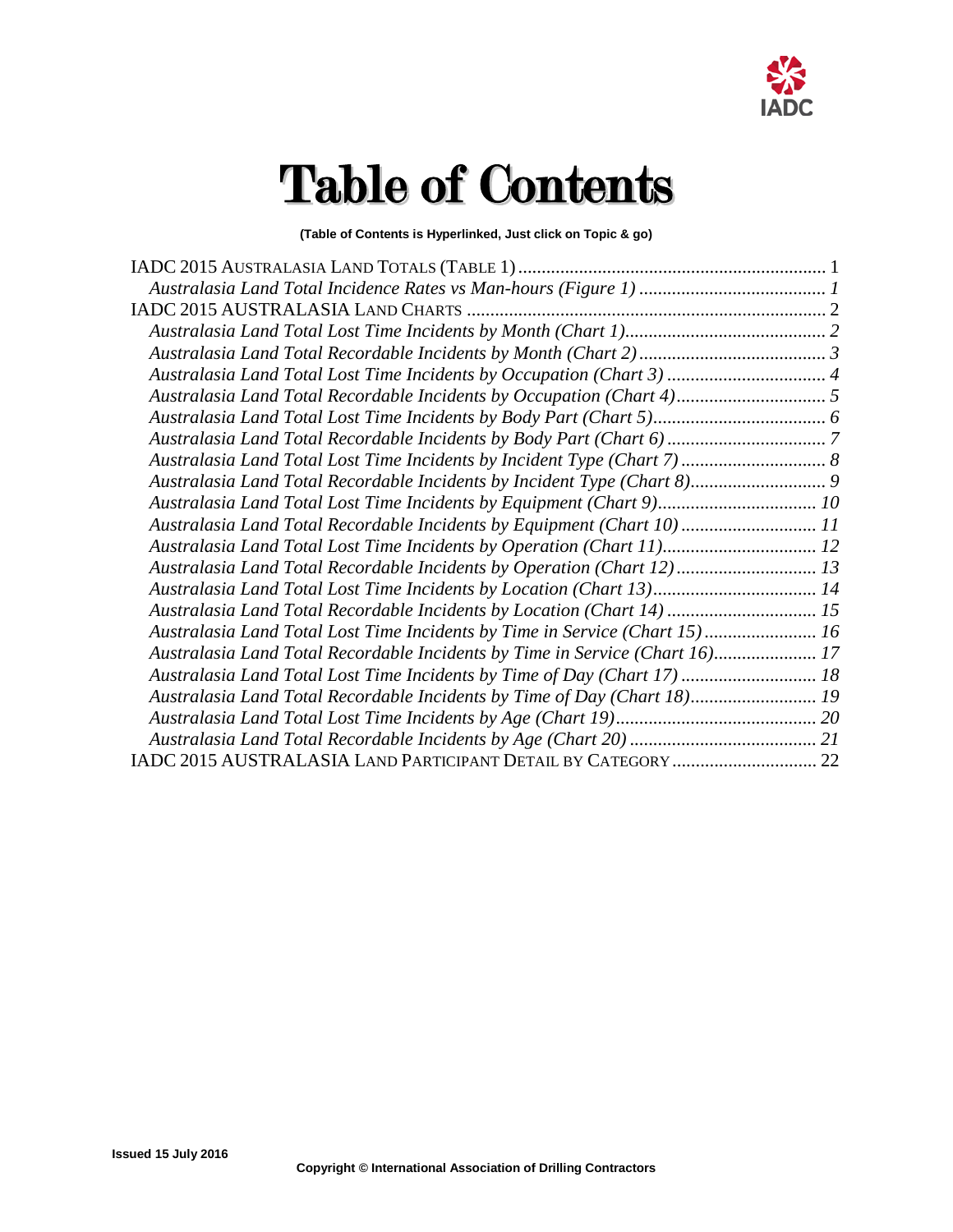

### **IADC 2015 Australasia Land Totals (Table 1)**

<span id="page-2-0"></span>

|                                                                                                                  | Total                        |
|------------------------------------------------------------------------------------------------------------------|------------------------------|
| <b>Total Man-hours</b>                                                                                           | 2,663,911                    |
| <b>Total Medical Treatment Incidents</b>                                                                         | 4                            |
| <b>Total Restricted Work Incidents</b>                                                                           |                              |
| <b>Total Lost Time Incidents</b>                                                                                 | 2                            |
| <b>Total Fatalities</b>                                                                                          | 0                            |
| <b>Total Recordables</b>                                                                                         |                              |
| <b>MTO Incidence Rate</b><br><b>RWC Incidence Rate</b><br><b>LTI Incidence Rate</b><br><b>LTI Frequency Rate</b> | 0.30<br>0.08<br>0.15<br>0.75 |
| <b>DART Incidence Rate</b>                                                                                       | 0.23                         |
| <b>DART Frequency Rate</b>                                                                                       | 1.13                         |
| Recordable Incidence Rate                                                                                        | 0.53                         |
| <b>Recordable Frequency Rate</b>                                                                                 | 2.63                         |

#### **Companies Reporting: Land – 7**

Medical Treatment Incidence Rate = MTOs X 200,000 Restricted Work Incidence Rate = RWCs X 200,000 Lost Time Incidence Rate = LTIs + FTLs X 200,000 Lost Time Frequency Rate = LTIs + FTLs X 1,000,000<br>DART Incidence Rate = LTIs + RWC X 200,000 DART Frequency Rate = LTIs + RWC X 1,000,000 Recordable Incidence Rate = RCRD X 200,000

DART Frequency Rate = LTIs + RWC X 1,000,000<br>Recordable Frequency Rate = RCRD X 1,000,000

<span id="page-2-1"></span>

#### **Australasia Land Total Incidence Rates vs Man-hours (Figure 1)**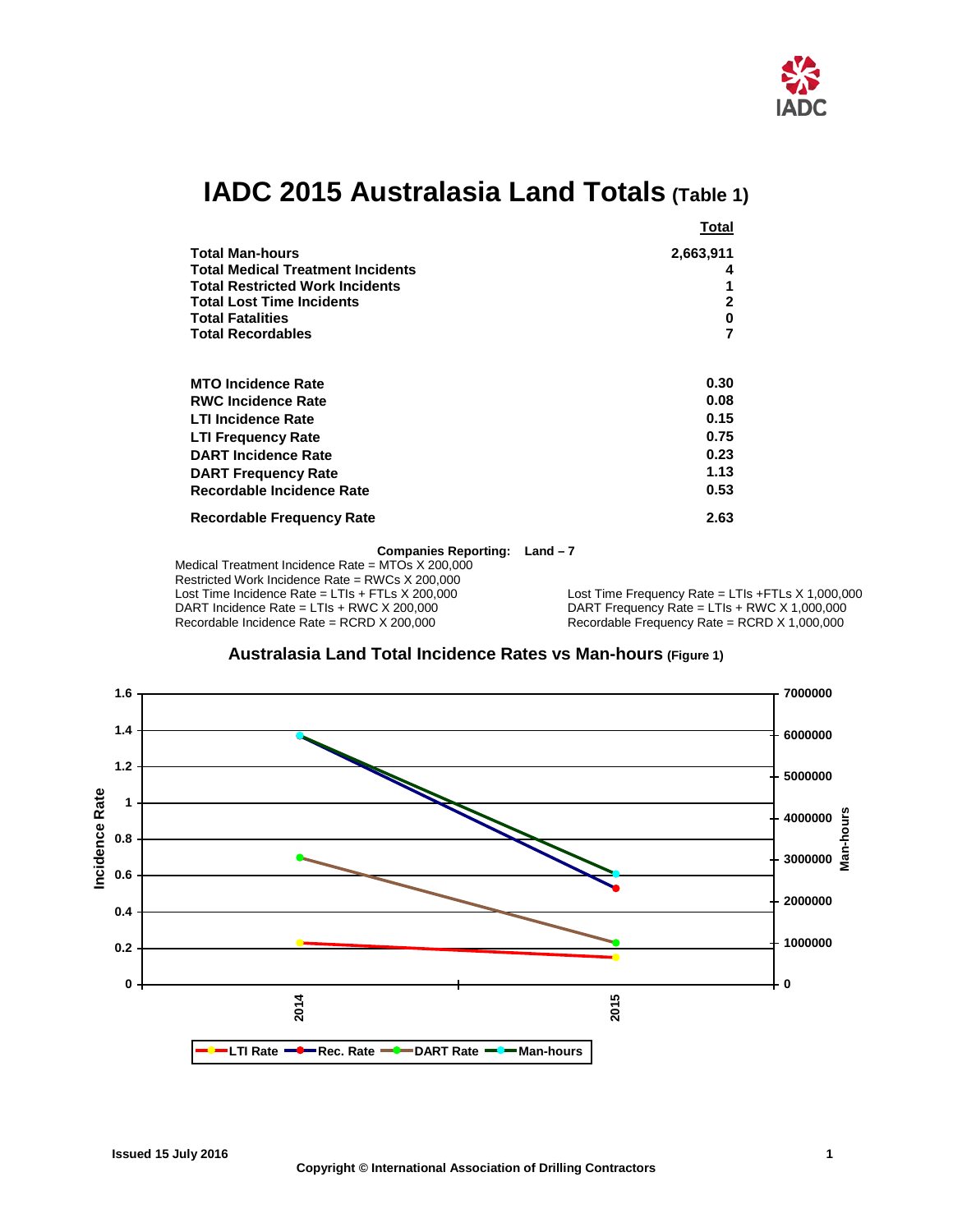

#### **IADC 2015 Australasia Land Charts Australasia Land Total Lost Time Incidents by Month (Chart 1) Based on 2 Incidents**

<span id="page-3-1"></span><span id="page-3-0"></span>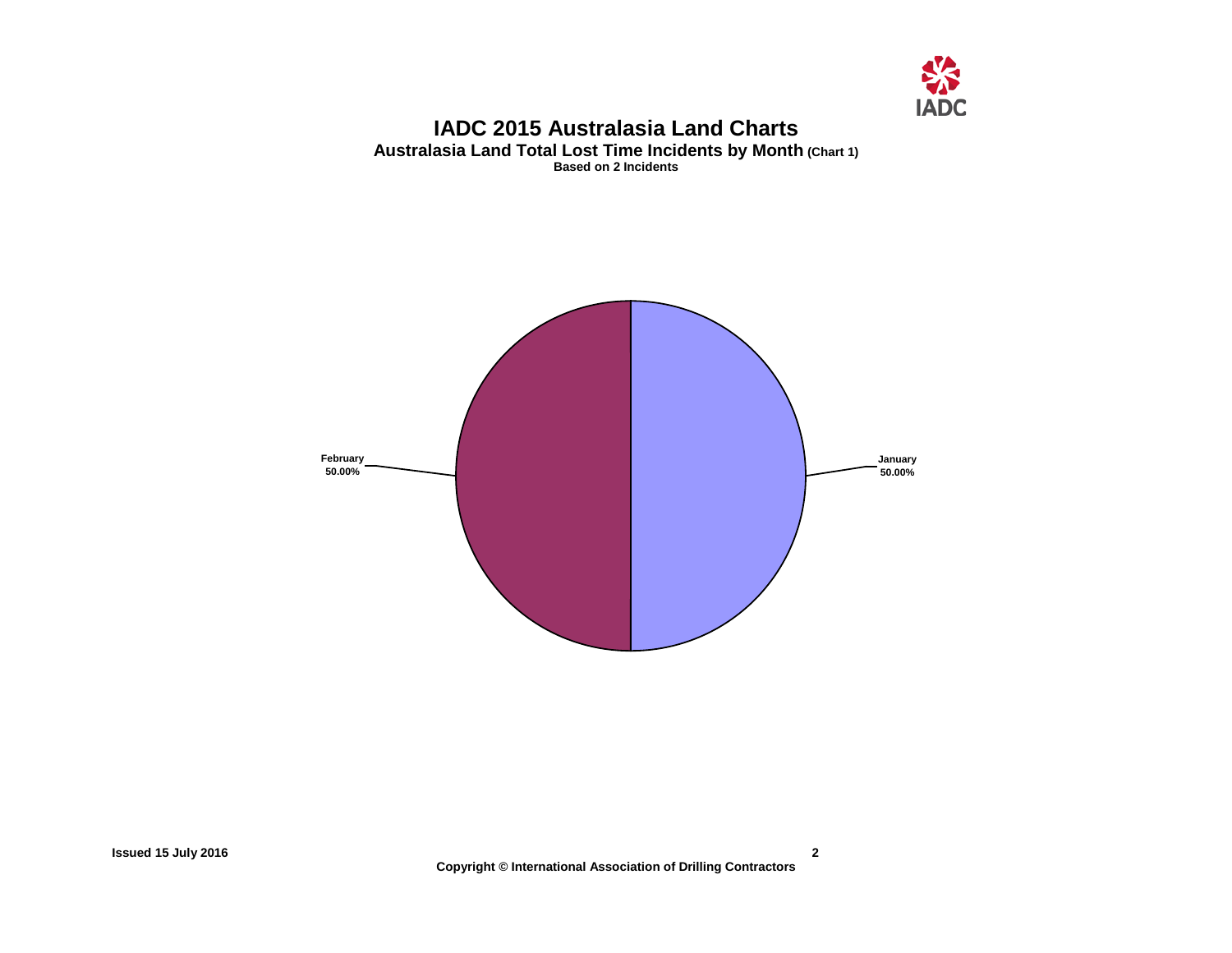

#### **Australasia Land Total Recordable Incidents by Month (Chart 2) Based on 7 Incidents**

<span id="page-4-0"></span>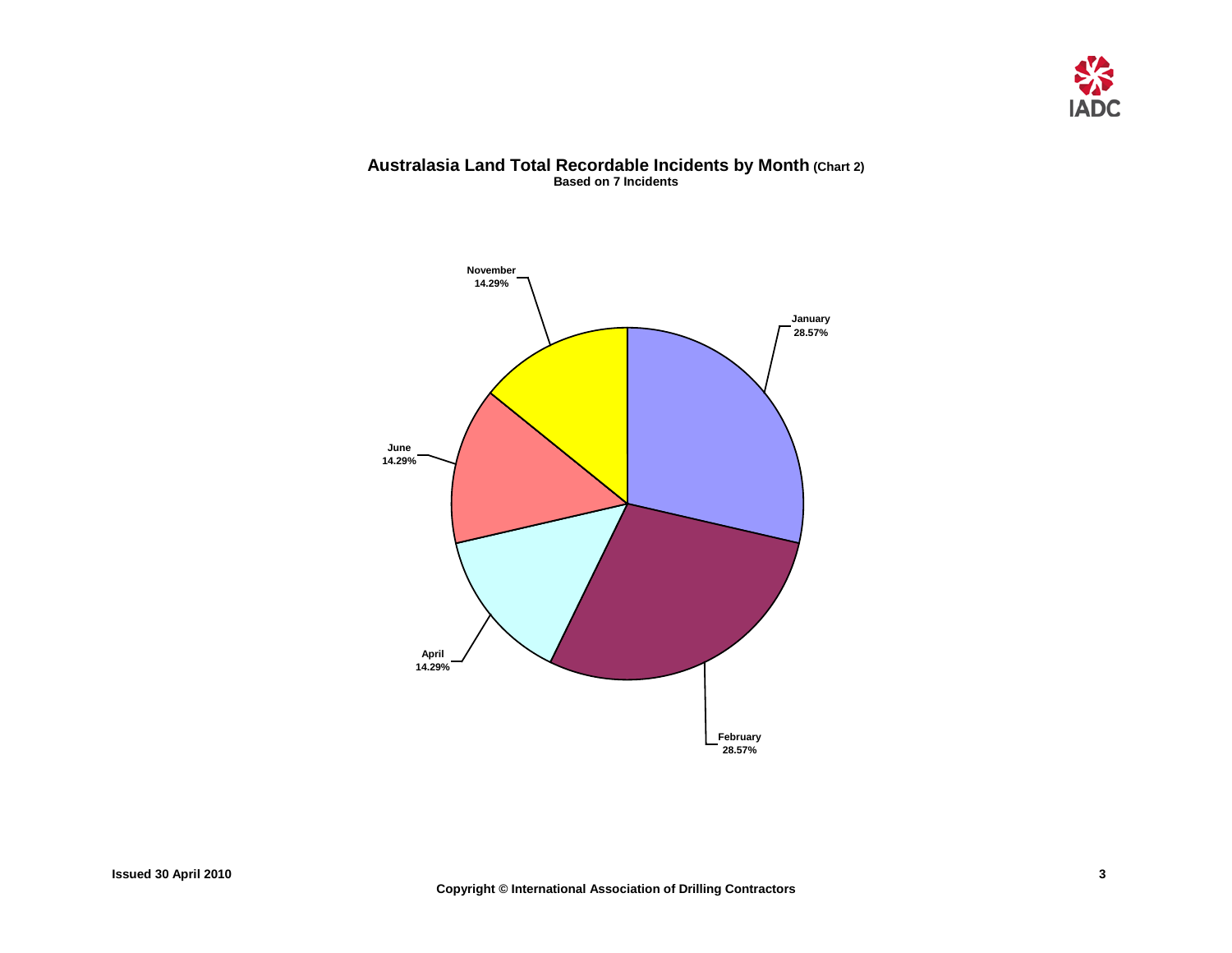

#### **Australasia Land Total Lost Time Incidents by Occupation (Chart 3) Based on 2 Incidents**

<span id="page-5-0"></span>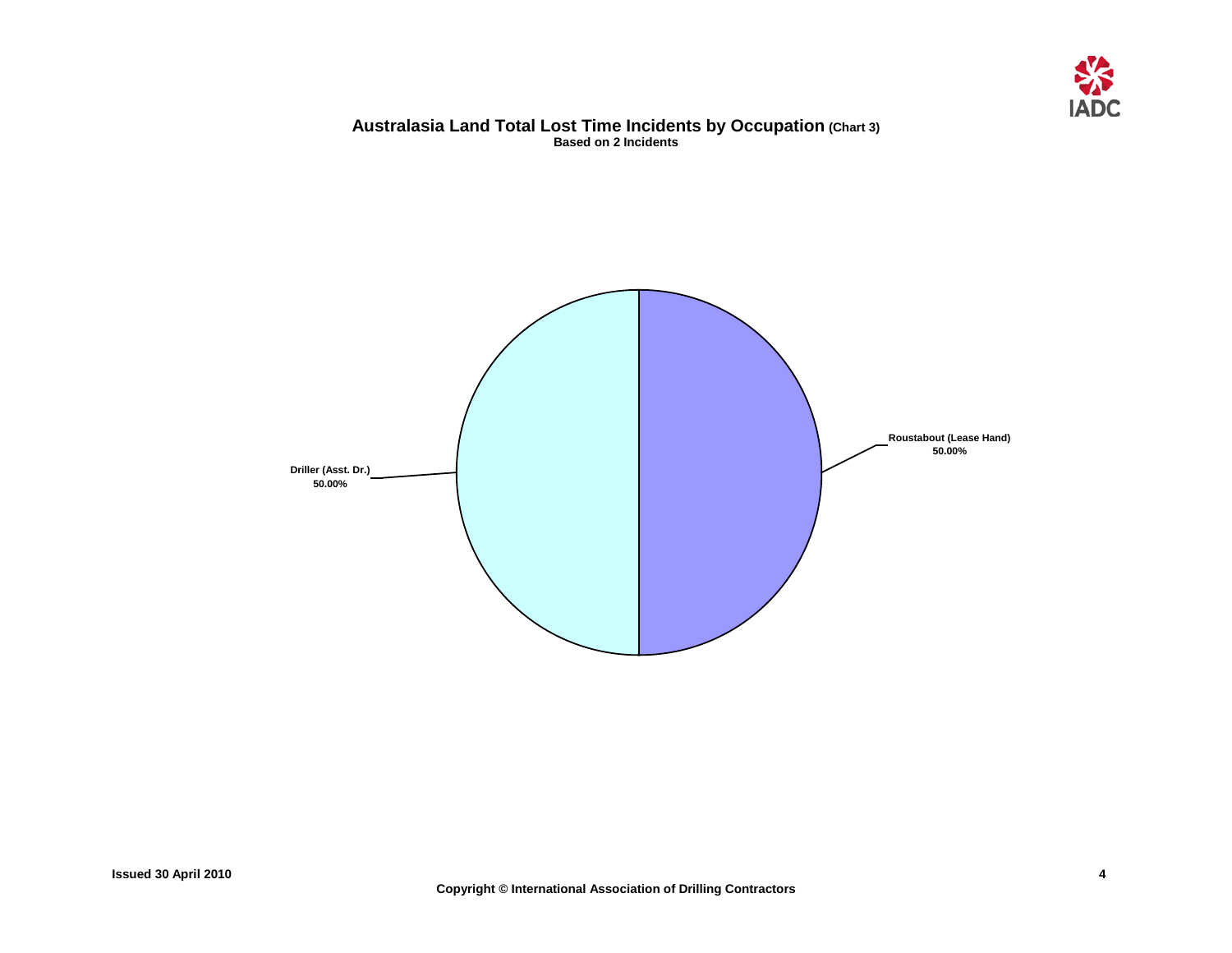

#### **Australasia Land Total Recordable Incidents by Occupation (Chart 4) Based on 7 Incidents**

<span id="page-6-0"></span>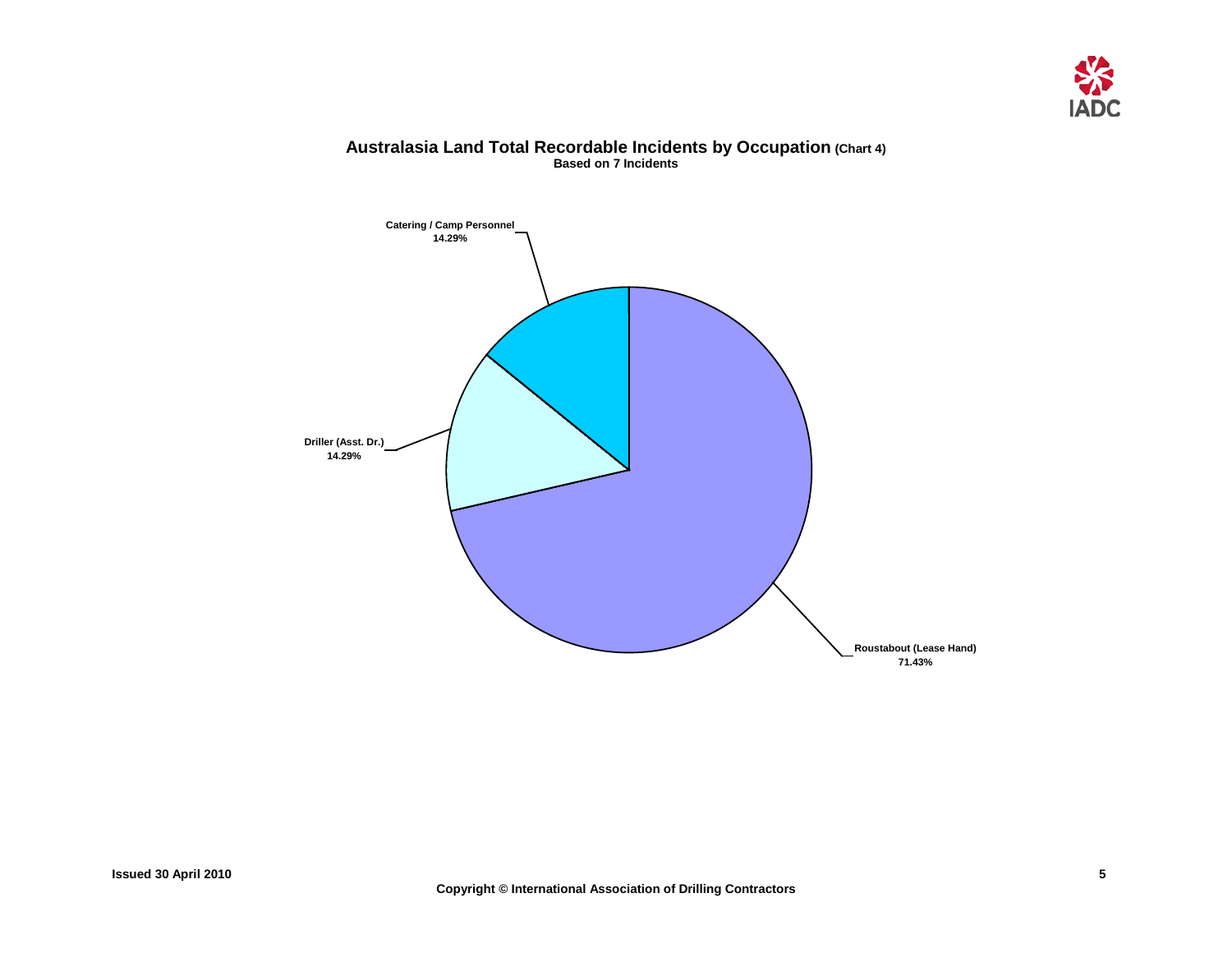

#### **Australasia Land Total Lost Time Incidents by Body Part (Chart 5) Based on 2 Incidents**

<span id="page-7-0"></span>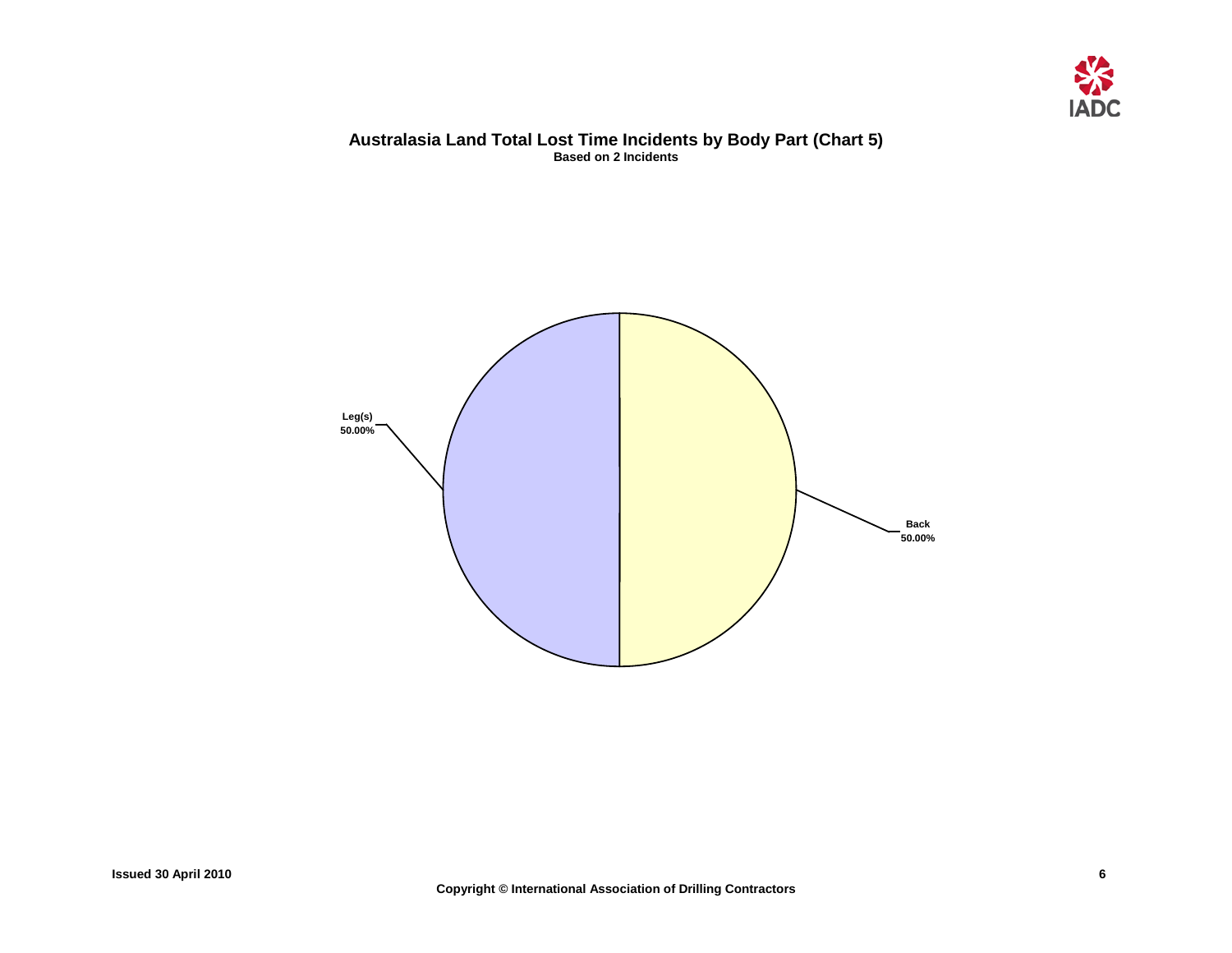

#### **Australasia Land Total Recordable Incidents by Body Part (Chart 6) Based on 7 Incidents**

<span id="page-8-0"></span>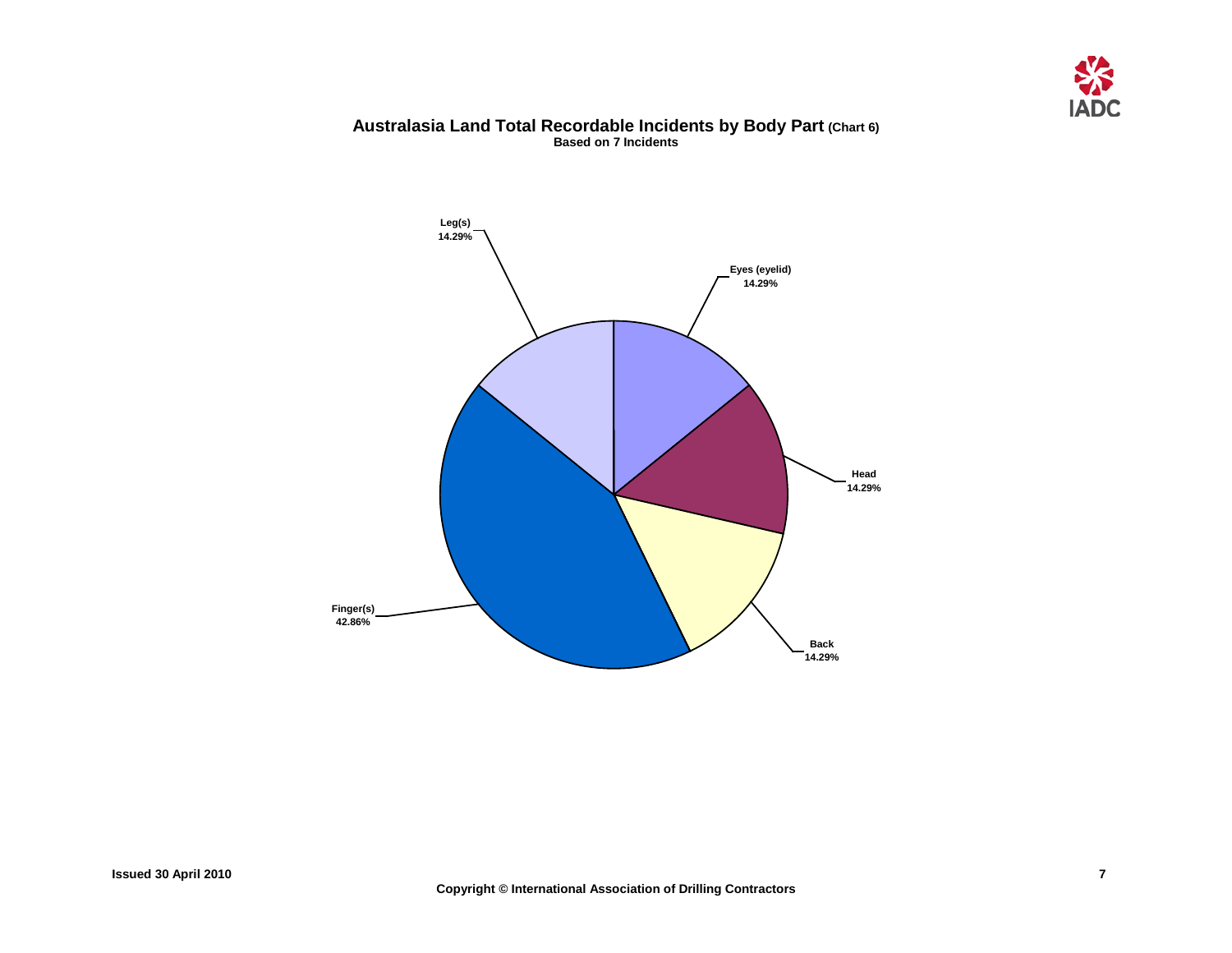

#### **Australasia Land Total Lost Time Incidents by Incident Type (Chart 7) Based on 2 Incidents**

<span id="page-9-0"></span>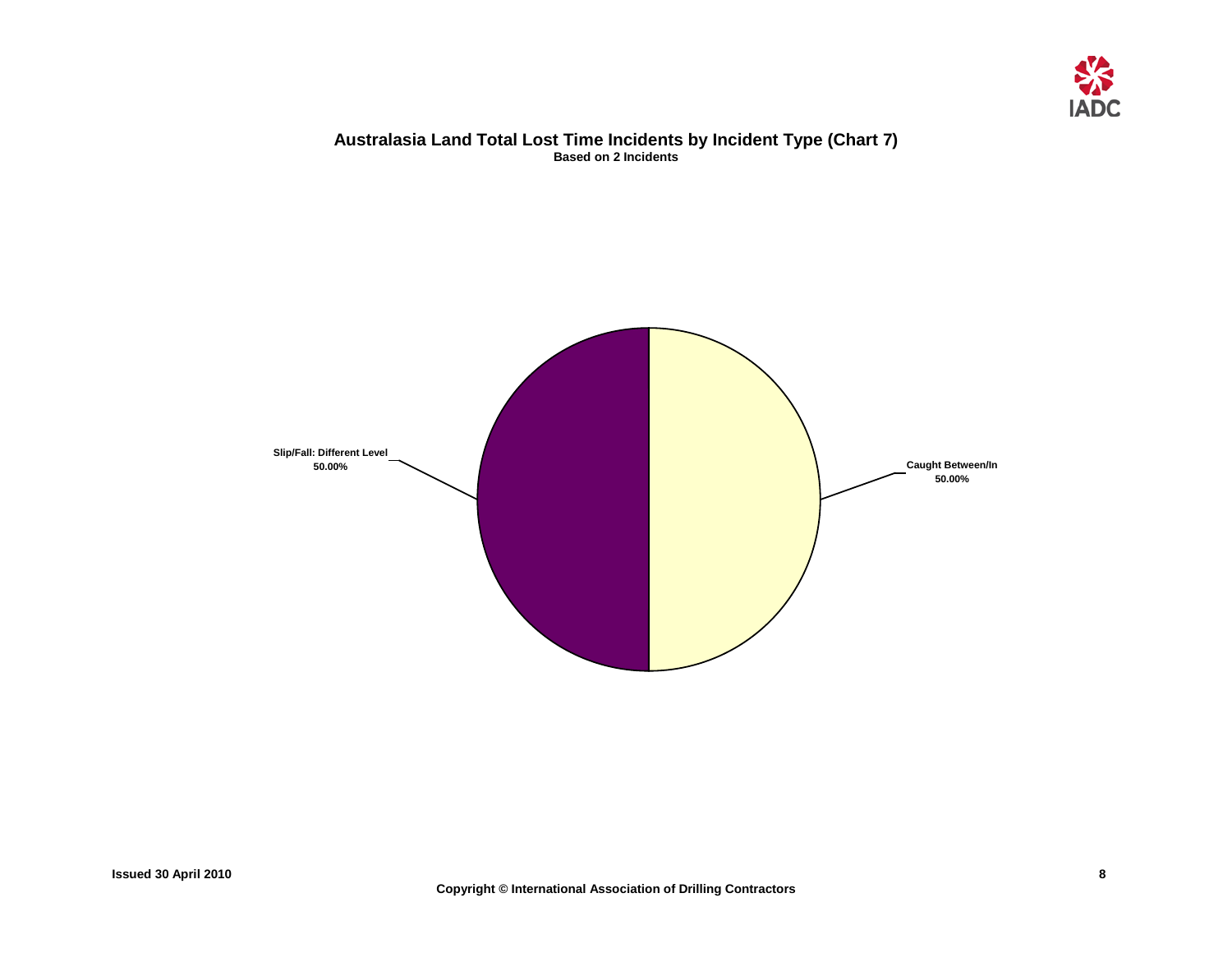

# <span id="page-10-0"></span>**Caught Between/In 28.57% Struck By 42.86% Slip/Fall: Different Level 14.29% Contact With Chemicals/Fluids 14.29%**

#### **Australasia Land Total Recordable Incidents by Incident Type (Chart 8) Based on 7 Incidents**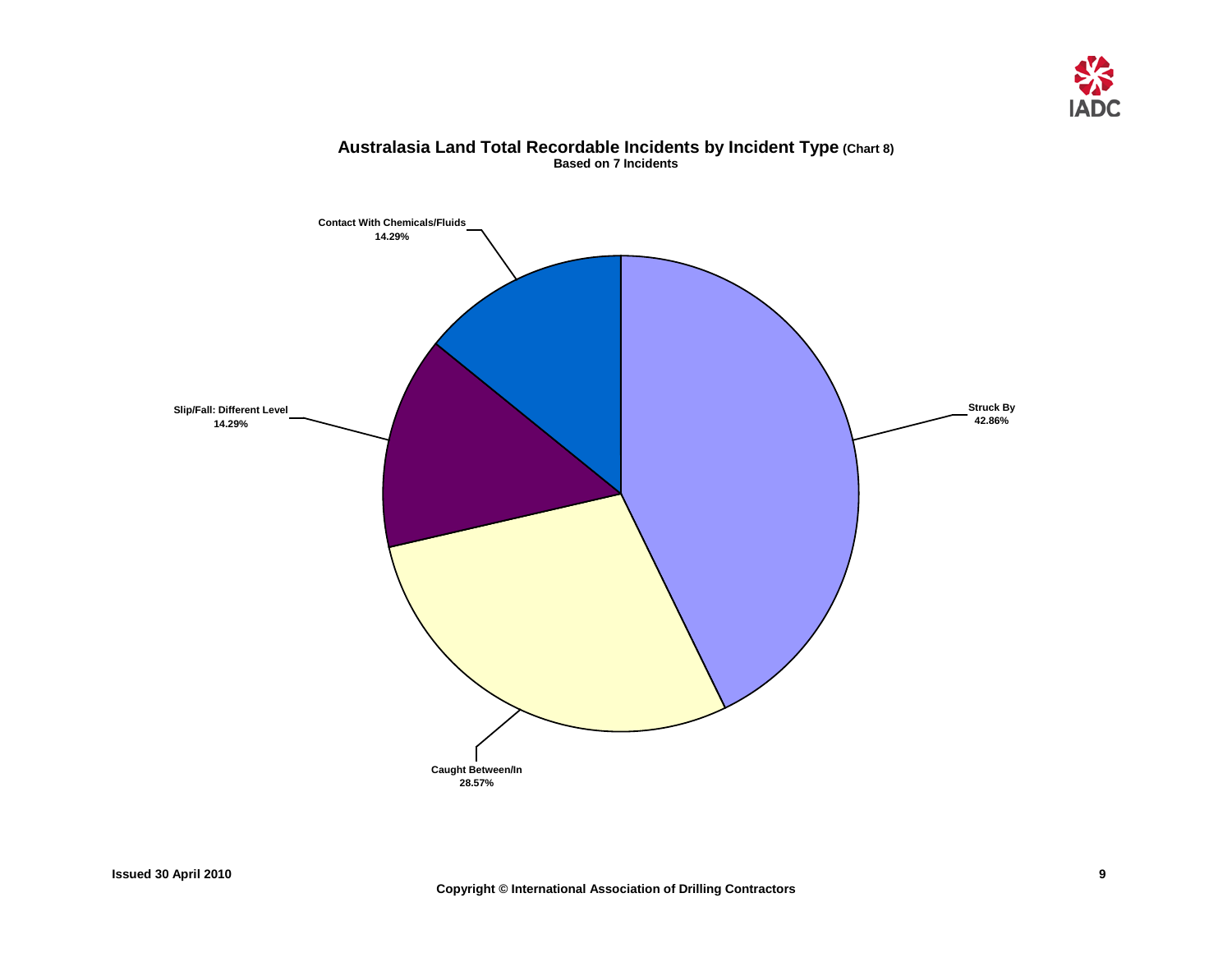

#### **Australasia Land Total Lost Time Incidents by Equipment (Chart 9) Based on 2 Incidents**

<span id="page-11-0"></span>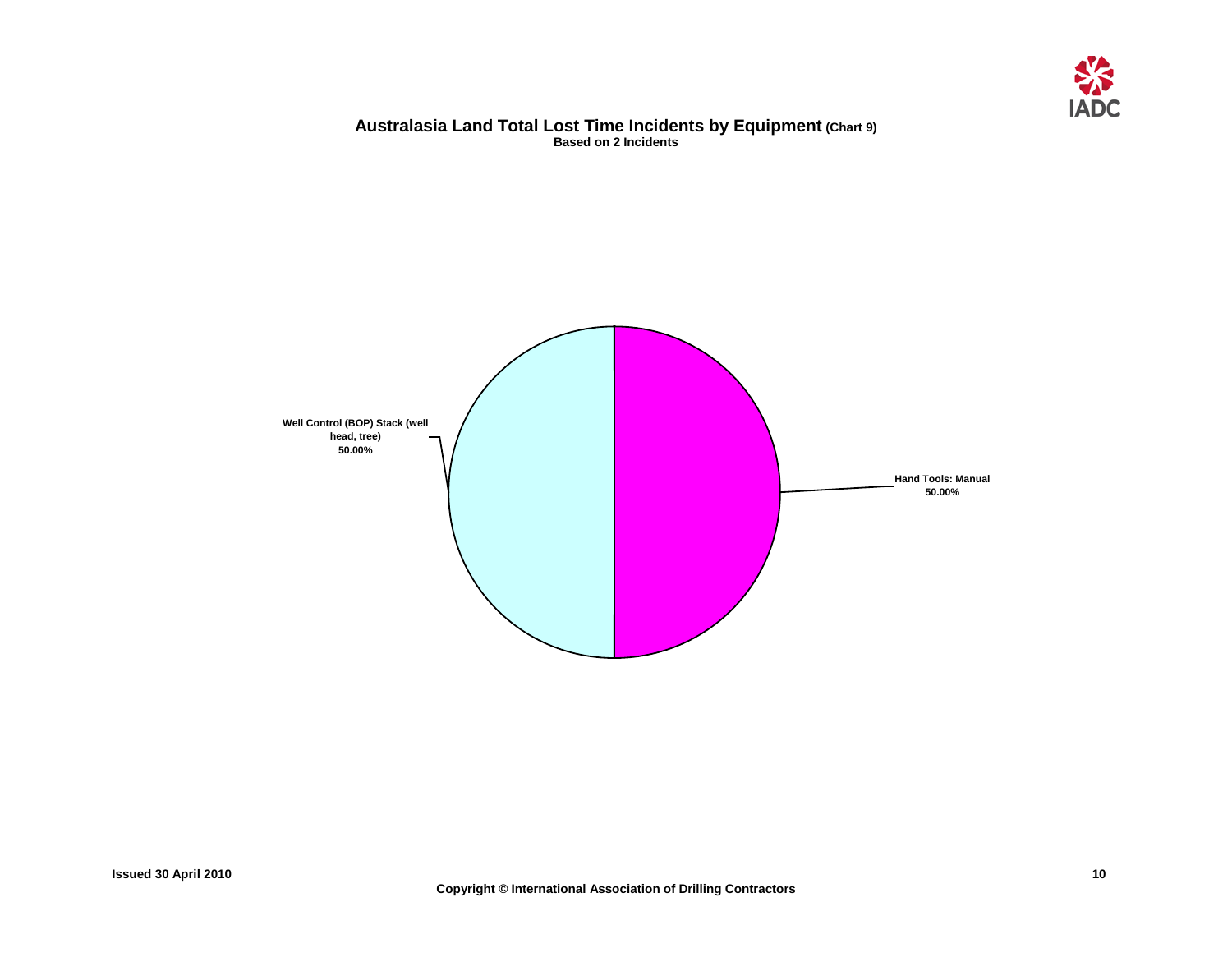

#### **Australasia Land Total Recordable Incidents by Equipment (Chart 10) Based on 7 Incidents**

<span id="page-12-0"></span>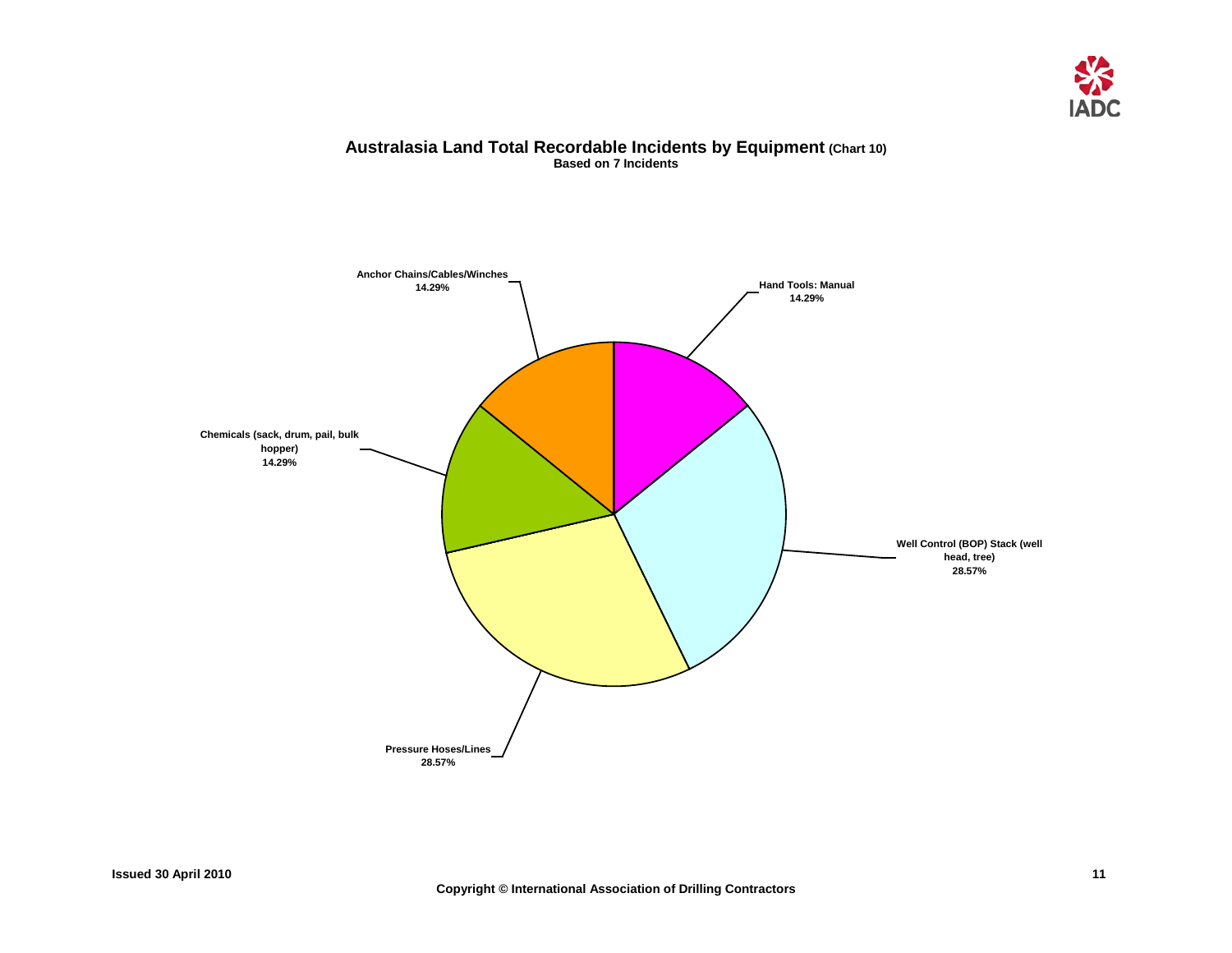

#### **Australasia Land Total Lost Time Incidents by Operation (Chart 11) Based on 2 Incidents**

<span id="page-13-0"></span>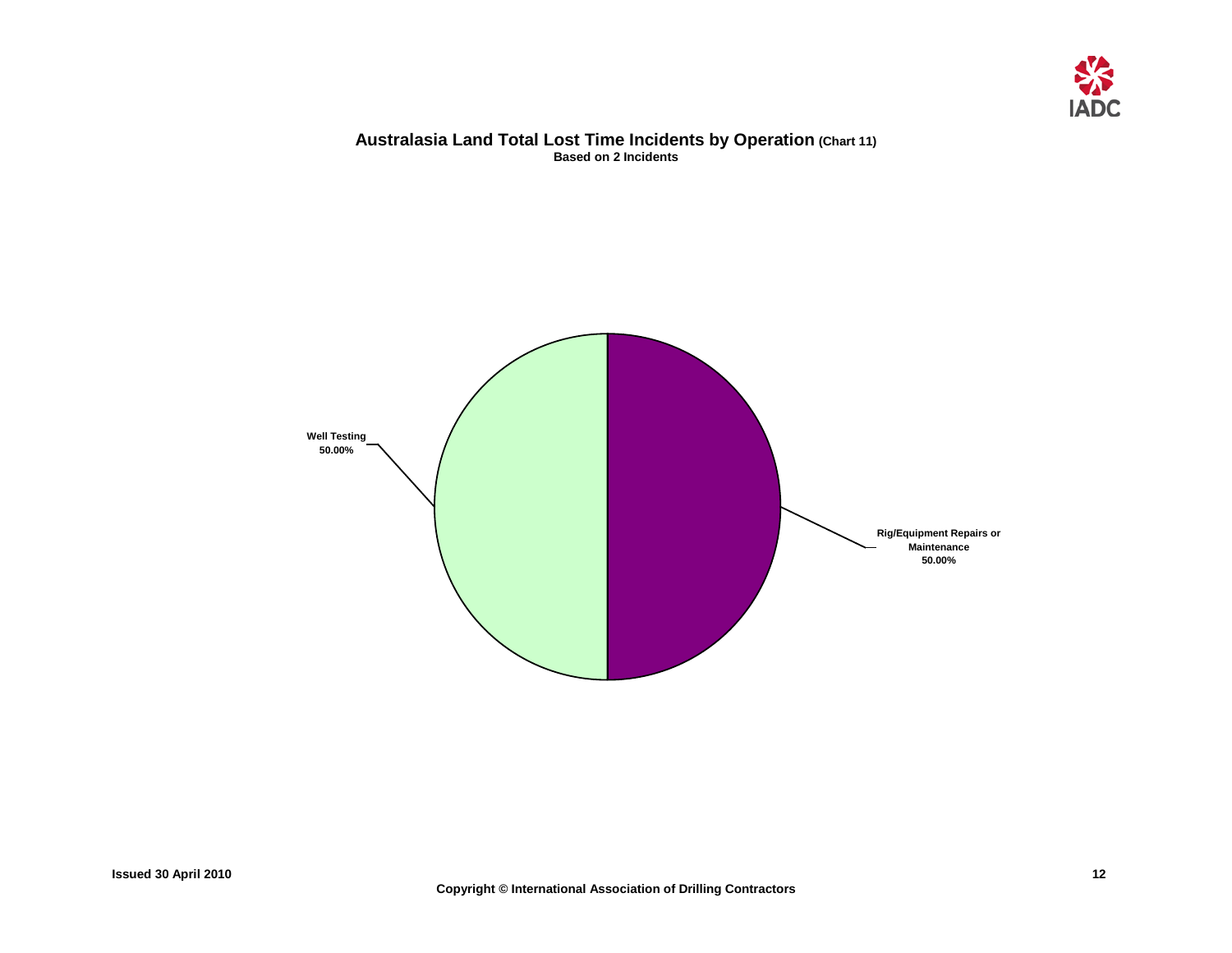

#### **Australasia Land Total Recordable Incidents by Operation (Chart 12) Based on 7 Incidents**

<span id="page-14-0"></span>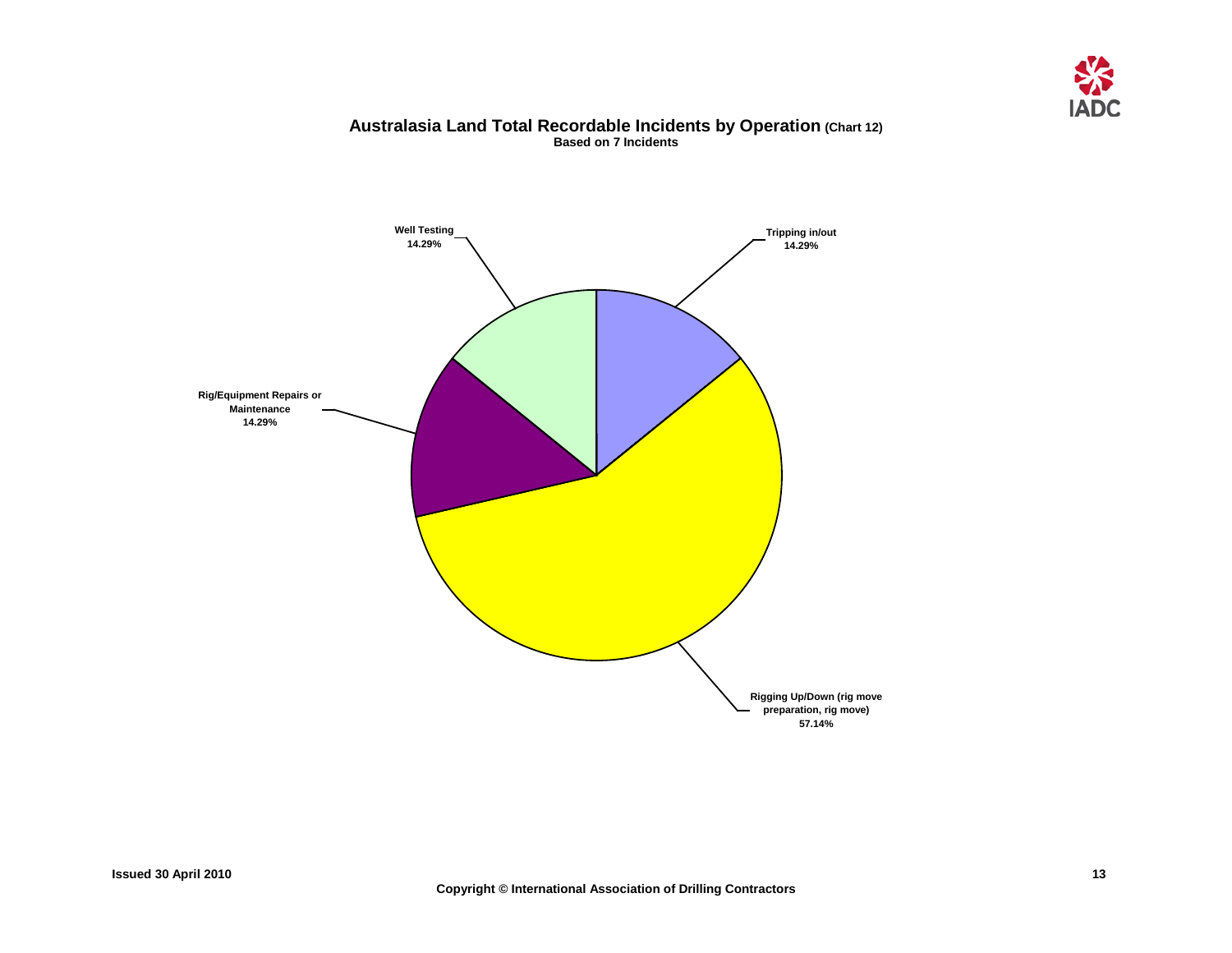

#### **Australasia Land Total Lost Time Incidents by Location (Chart 13) Based on 2 Incidents**

<span id="page-15-0"></span>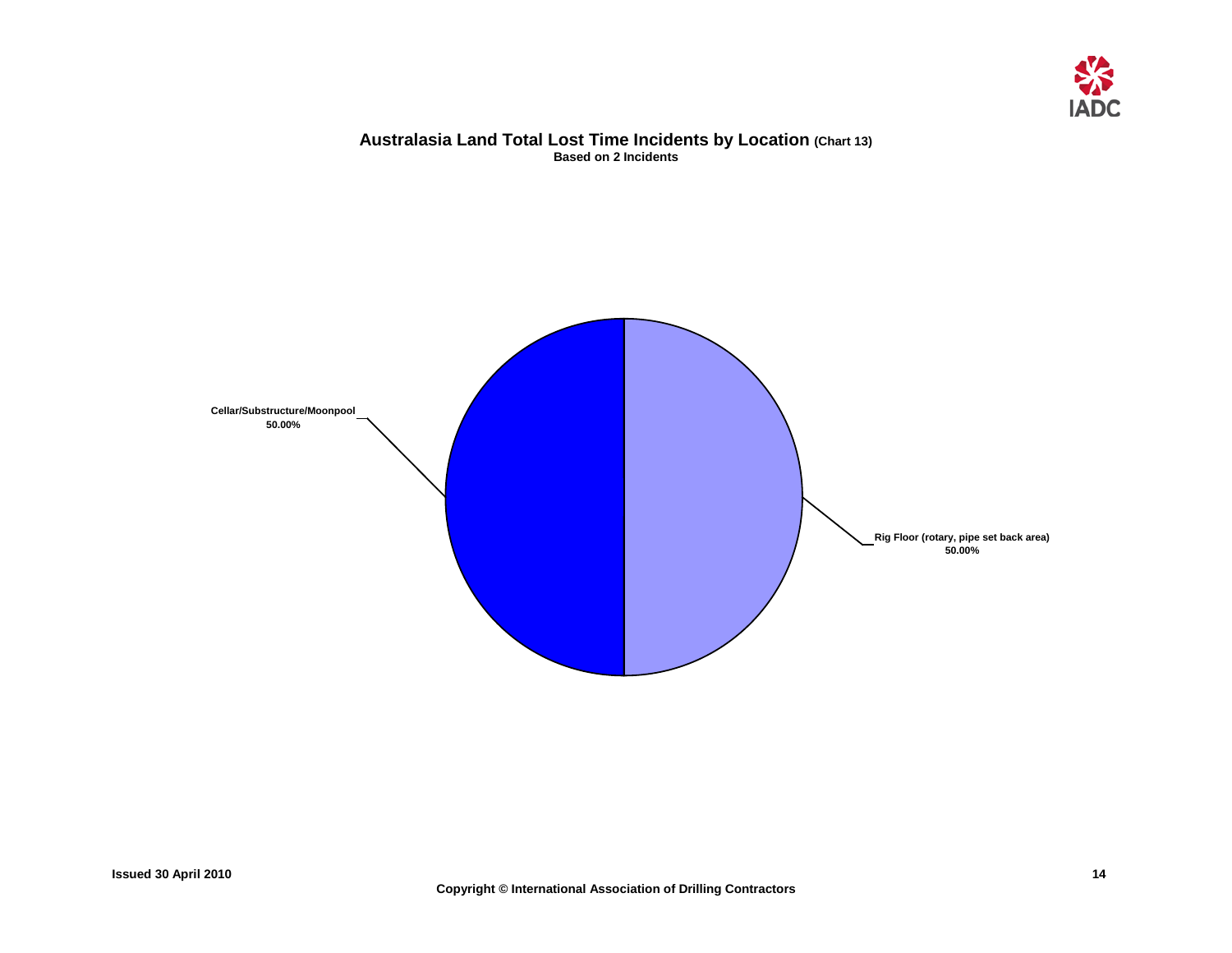

#### **Australasia Land Total Recordable Incidents by Location (Chart 14) Based on 7 Incidents**

<span id="page-16-0"></span>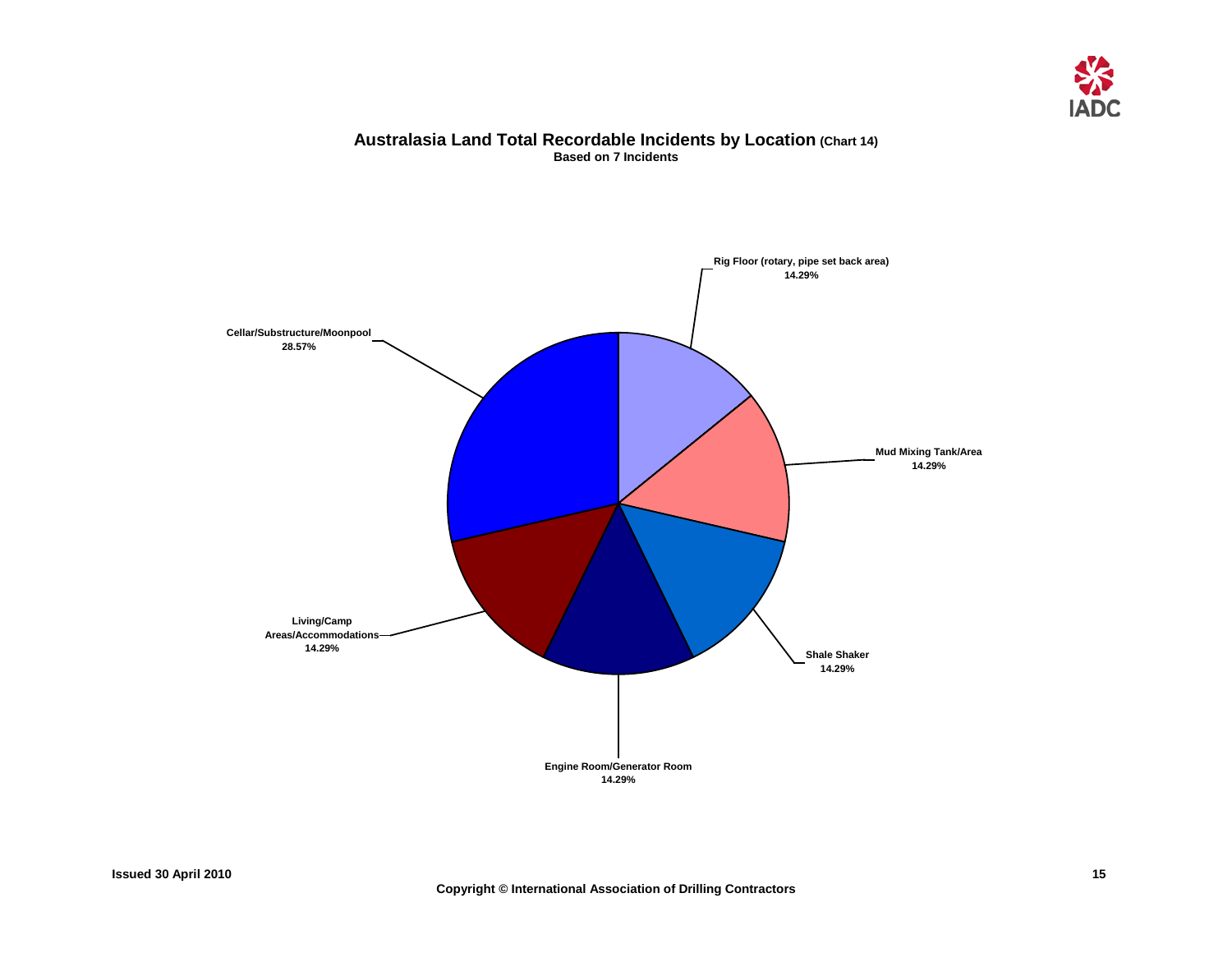

#### **Australasia Land Total Lost Time Incidents by Time in Service (Chart 15) Based on 2 Incidents**

<span id="page-17-0"></span>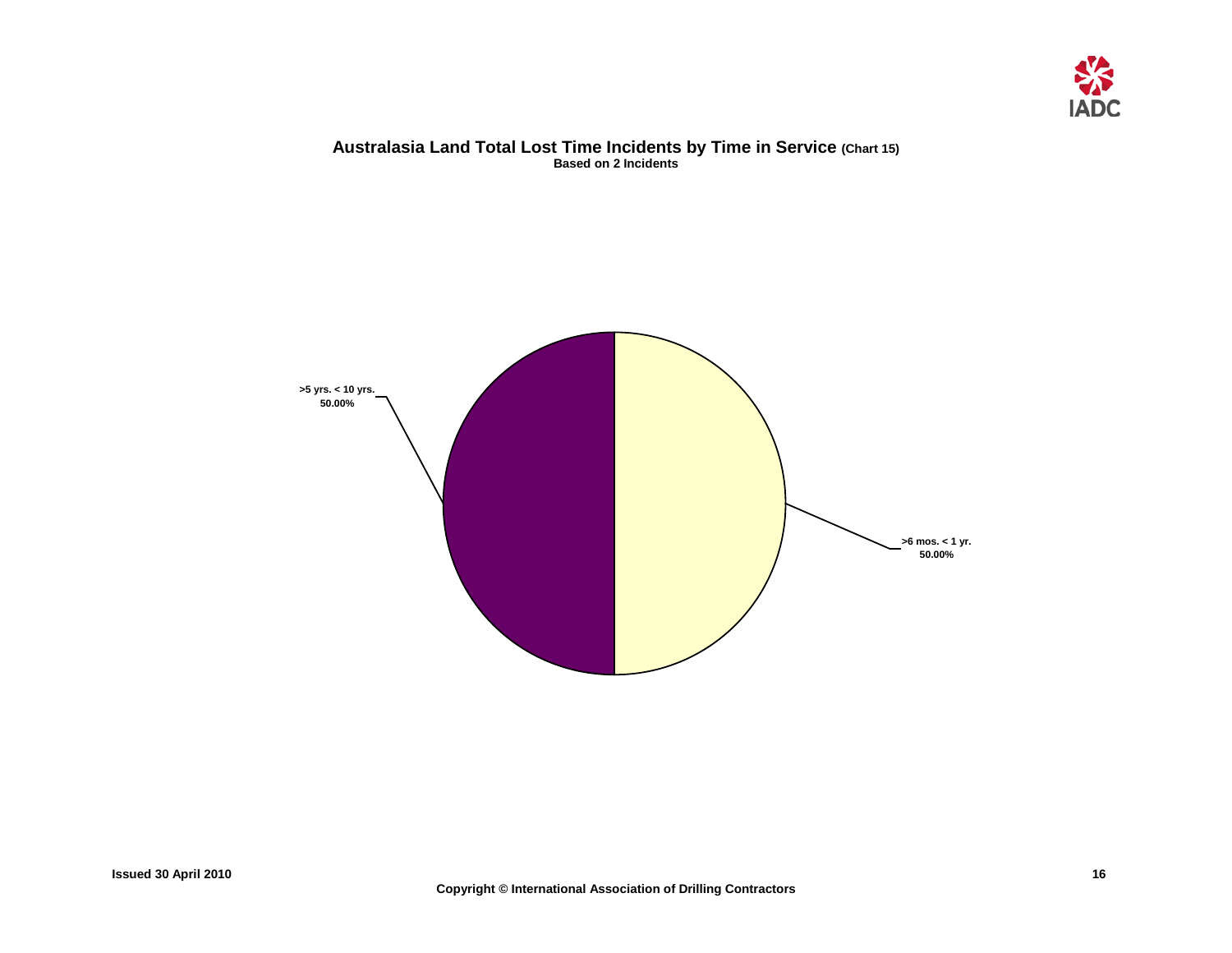

#### **Australasia Land Total Recordable Incidents by Time in Service (Chart 16) Based on 7 Incidents**

<span id="page-18-0"></span>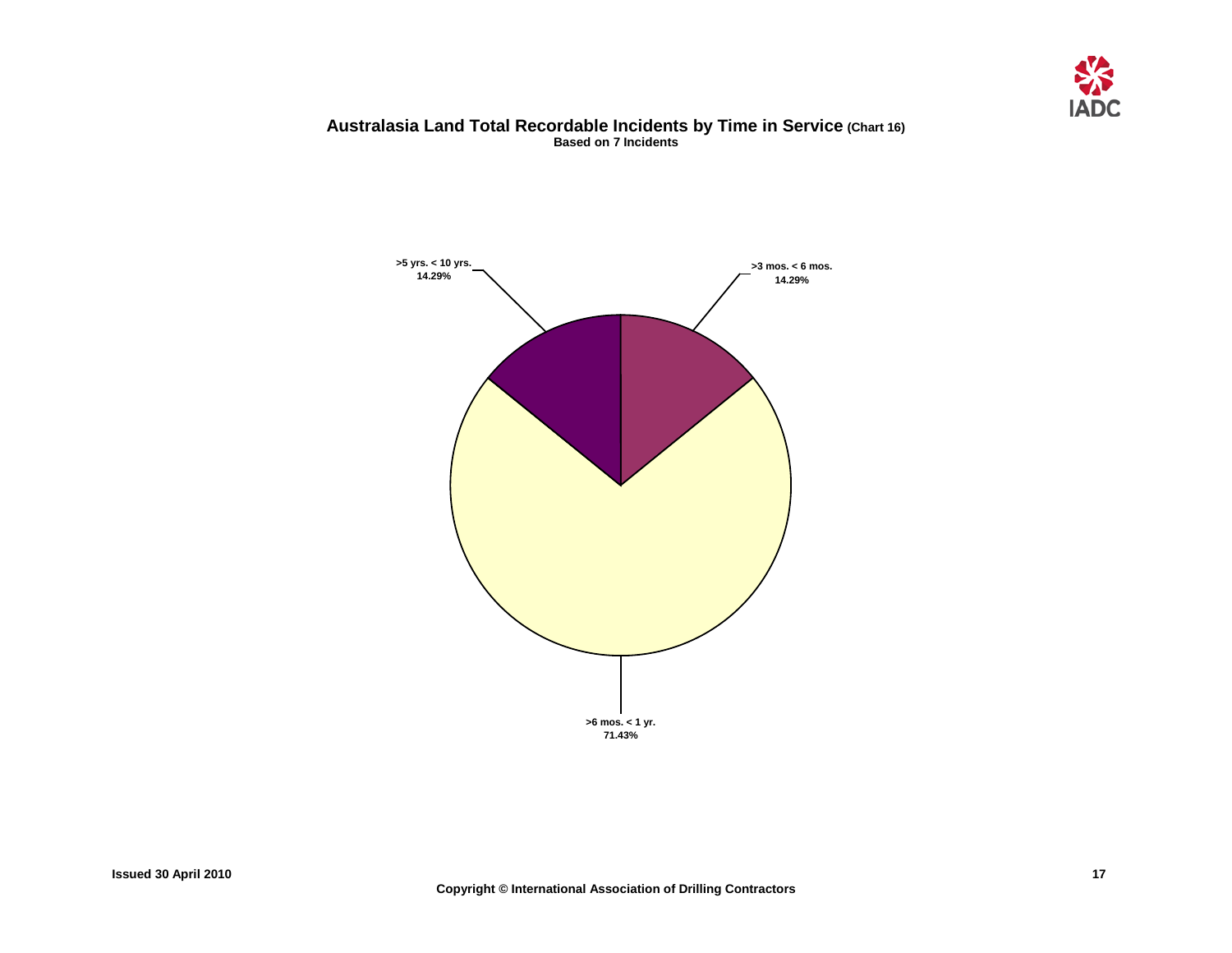

#### **Australasia Land Total Lost Time Incidents by Time of Day (Chart 17) Based on 2 Incidents**

<span id="page-19-0"></span>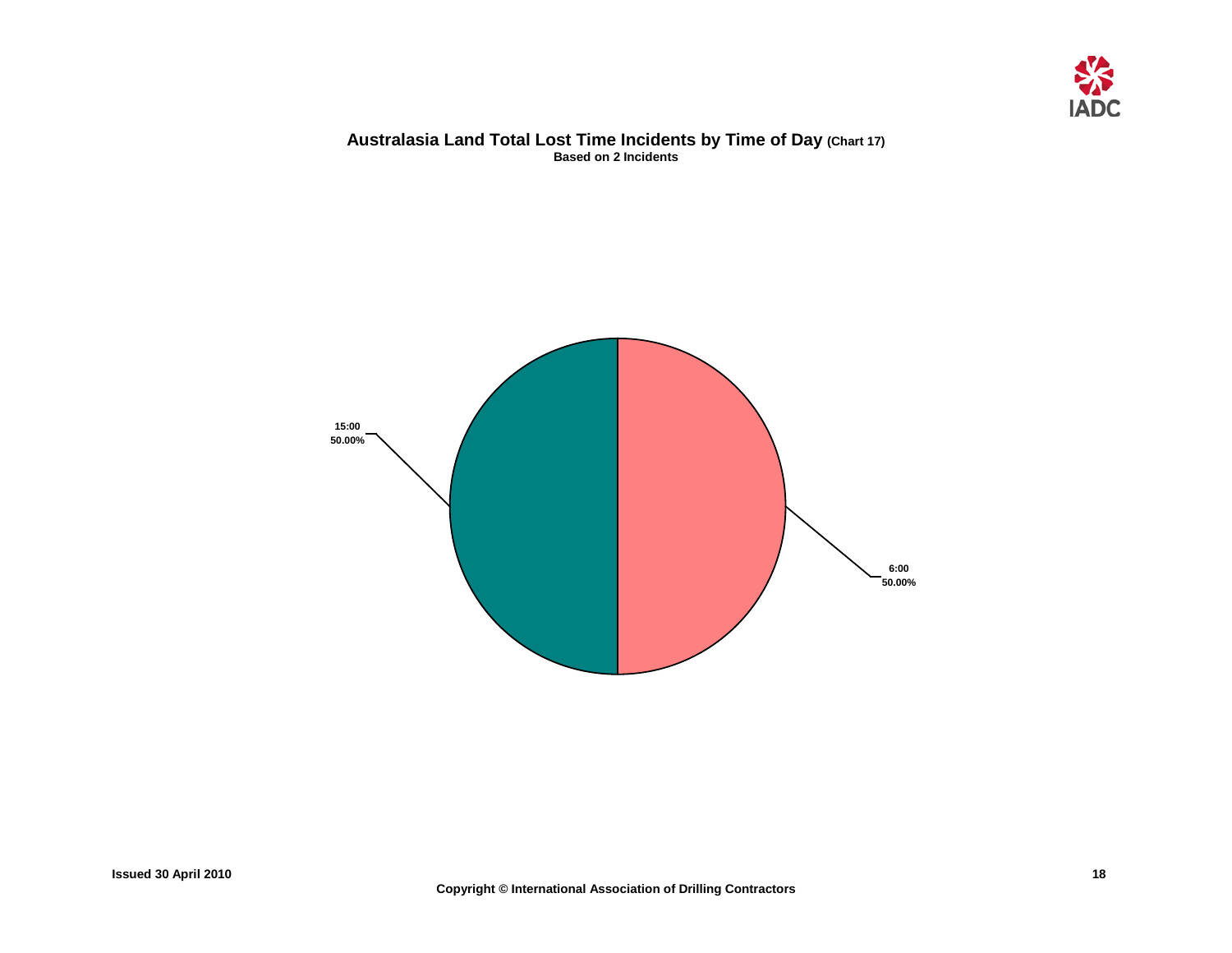

#### **Australasia Land Total Recordable Incidents by Time of Day (Chart 18) Based on 7 Incidents**

<span id="page-20-0"></span>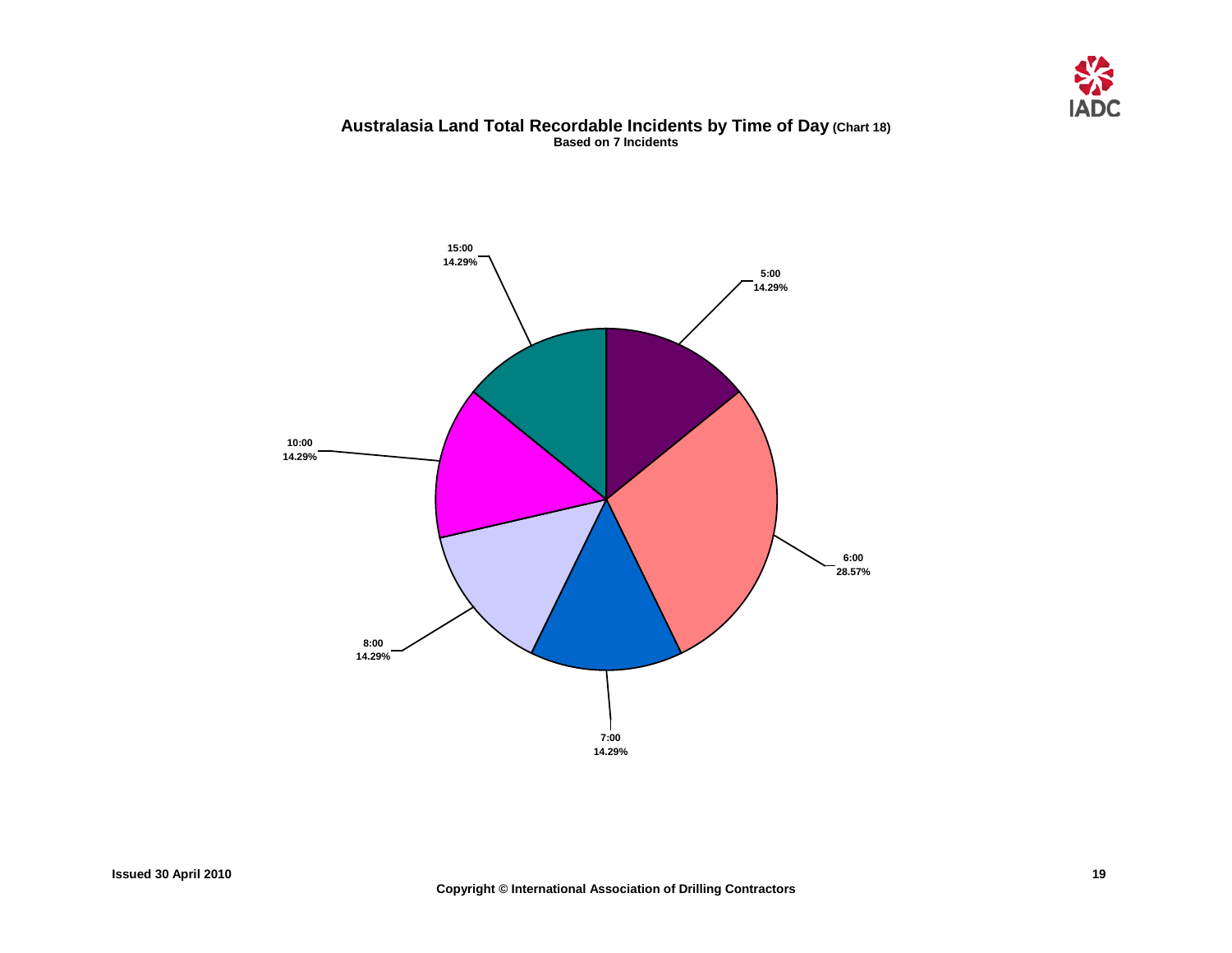

#### **Australasia Land Total Lost Time Incidents by Age (Chart 19) Based on 2 Incidents**